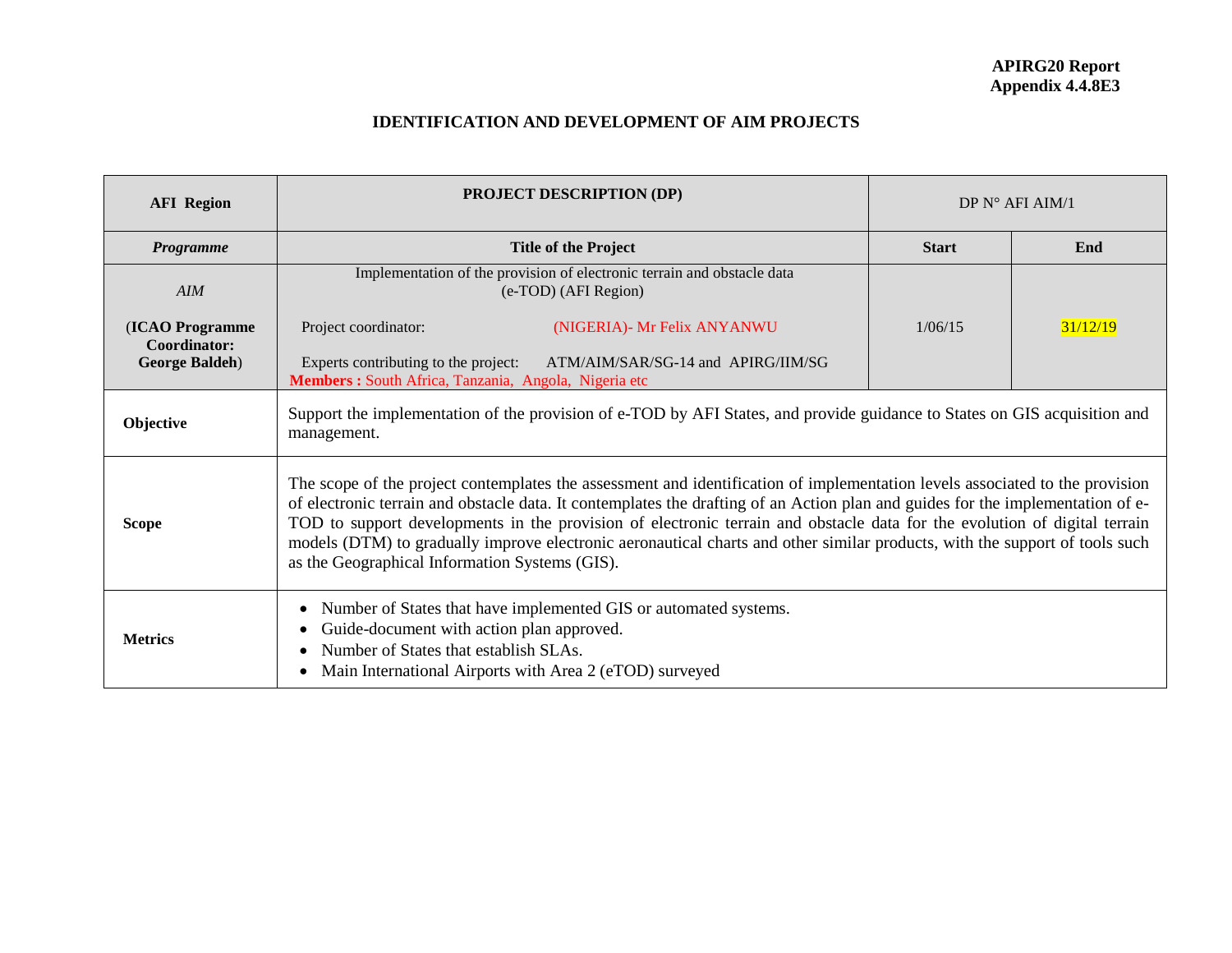| <b>Strategy</b>                                  | The conduction of project activities will be coordinated among project members, the Project Coordinator, and the Programme<br>Coordinator, mainly through teleconferences (GoToMeeting application) and meetings that may be held within other<br>scheduled events, based on the activities of the work programme. The Project Coordinator will coordinate with the<br>Programme Coordinator for the inclusion of additional experts, if warranted by the tasks and works to be executed.<br>The results of the work done will be submitted to the consideration and review of State experts in the form of a final<br>consolidated document for analysis, review, and approval, and for presentation to the APIRG/20 by the Programme<br>Coordinator. |                                                                                                                                                                                                                                                                                                                                                                                                                                                                            |                             |                                     |                      |                 |
|--------------------------------------------------|--------------------------------------------------------------------------------------------------------------------------------------------------------------------------------------------------------------------------------------------------------------------------------------------------------------------------------------------------------------------------------------------------------------------------------------------------------------------------------------------------------------------------------------------------------------------------------------------------------------------------------------------------------------------------------------------------------------------------------------------------------|----------------------------------------------------------------------------------------------------------------------------------------------------------------------------------------------------------------------------------------------------------------------------------------------------------------------------------------------------------------------------------------------------------------------------------------------------------------------------|-----------------------------|-------------------------------------|----------------------|-----------------|
| Goals                                            |                                                                                                                                                                                                                                                                                                                                                                                                                                                                                                                                                                                                                                                                                                                                                        | Draft the Guide-document containing the objectives of the e-TOD project. 2018.<br>Define the technical and e-TOD project specifications. 2018.<br>Prepare the document containing the e-TOD technical specifications. 2018.<br>Guide on the acquisition of a Geographical Information System (GIS). 2018.<br>GIS implementation Manual. 2018.<br>Available Methodology and tools for surveying Area 2. 2018<br>Main International Airports with Area 2 surveyed. 2017-2018 |                             |                                     |                      |                 |
| <b>Rationale</b>                                 |                                                                                                                                                                                                                                                                                                                                                                                                                                                                                                                                                                                                                                                                                                                                                        | Compliance with the SARPs of Annexes 15 and 4 to facilitate the execution of performance-based air operations and to advance with the<br>AIS-AIM Transition Roadmap. A close relationship with other projects is needed in order to obtain the operational requirements of the<br>aforementioned applications and their respective tentative dates of implementation.                                                                                                      |                             |                                     |                      |                 |
| <b>Related projects</b>                          | This project is related to Project AFI ANFR B0 30/DATM "Implementation of the Quality Management System in the AIM units" in the<br><b>AFI</b> Region States.                                                                                                                                                                                                                                                                                                                                                                                                                                                                                                                                                                                          |                                                                                                                                                                                                                                                                                                                                                                                                                                                                            |                             |                                     |                      |                 |
| <b>Project deliverables</b>                      |                                                                                                                                                                                                                                                                                                                                                                                                                                                                                                                                                                                                                                                                                                                                                        | Relationship<br>with the<br>performance-<br>based<br>regional plan<br>(PFF)                                                                                                                                                                                                                                                                                                                                                                                                | <b>Responsible</b><br>party | <b>Status of</b><br>implementation* | <b>Delivery date</b> | <b>Comments</b> |
| Survey on the status of e-TOD<br>implementation. |                                                                                                                                                                                                                                                                                                                                                                                                                                                                                                                                                                                                                                                                                                                                                        | PFF: AFI<br>AIM/1                                                                                                                                                                                                                                                                                                                                                                                                                                                          | <b>TBD</b>                  |                                     | 31/12/2018           |                 |
| Generate follow-up report.                       |                                                                                                                                                                                                                                                                                                                                                                                                                                                                                                                                                                                                                                                                                                                                                        | PFF: AFI<br>AIM/1                                                                                                                                                                                                                                                                                                                                                                                                                                                          | <b>TBD</b>                  |                                     | 31/12/2018           |                 |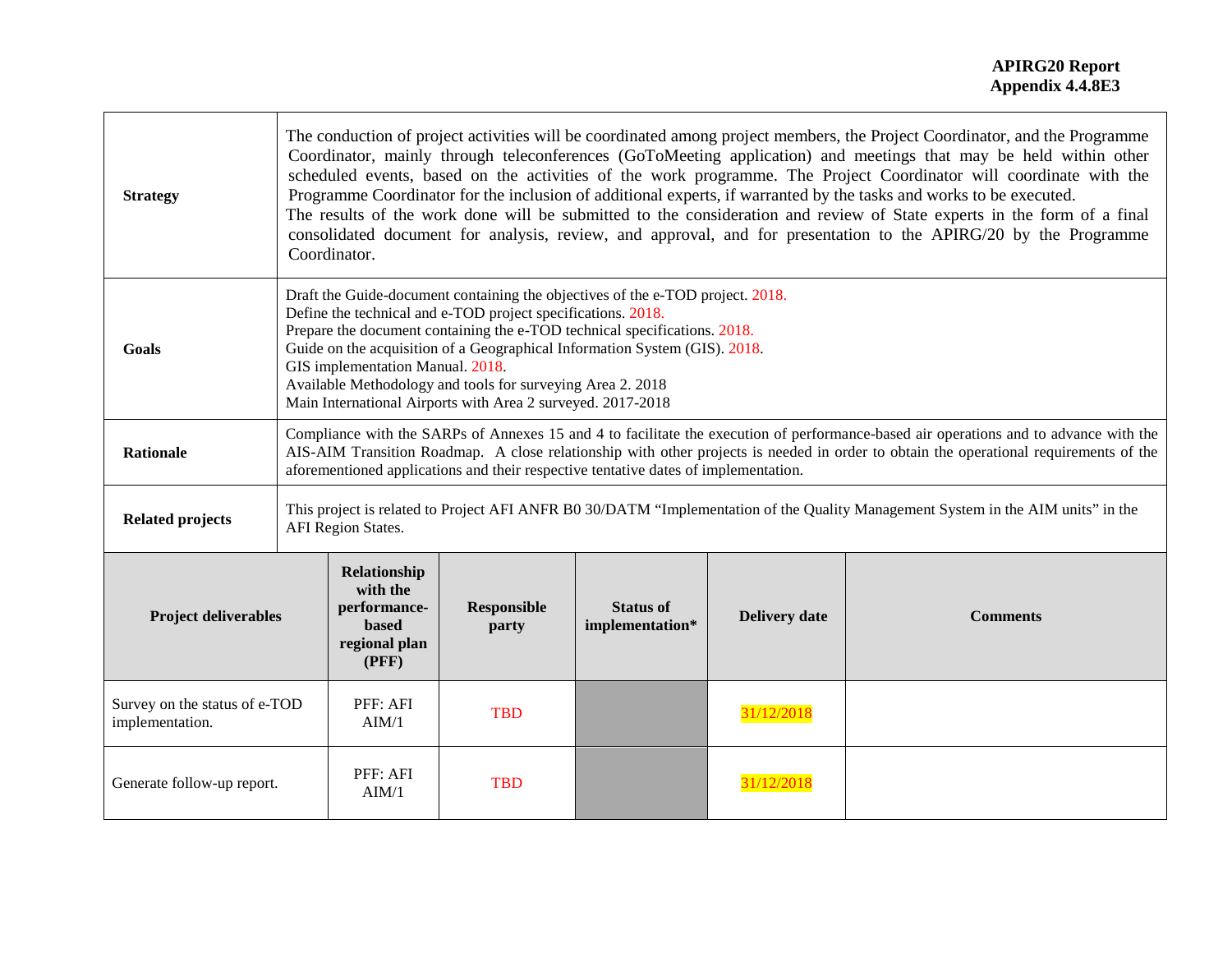| Develop Guide-Document with<br>the objectives of the e-TOD<br>project.                                                |          | PFF: AFI<br>AIM/1                                                                                                                                                                                                                                                                                                                                                                                                                             | <b>TBD</b>              |  | 31/12/2018 |                                                                                                                                                                                                                                                                                                                           |
|-----------------------------------------------------------------------------------------------------------------------|----------|-----------------------------------------------------------------------------------------------------------------------------------------------------------------------------------------------------------------------------------------------------------------------------------------------------------------------------------------------------------------------------------------------------------------------------------------------|-------------------------|--|------------|---------------------------------------------------------------------------------------------------------------------------------------------------------------------------------------------------------------------------------------------------------------------------------------------------------------------------|
| Define the technical<br>specification of the e-TOD<br>project.                                                        |          | PFF: AFI<br>AIM/1                                                                                                                                                                                                                                                                                                                                                                                                                             | <b>TBD</b>              |  | 31/12/2018 | Acquire a mobile Mapper and one day training<br>on the equipment. This is a GPS with a high<br>accuracy as per ICAO requirement. Pick the<br>coordinates of all obstacles which are 100m<br>high within the FIR and publish them. The<br>equipment conforms to the accuracy given in<br>annex 15. This will do for area 1 |
| Develop the document with the<br>e-TOD technical specifications.                                                      |          | PFF: AFI<br>AIM/1                                                                                                                                                                                                                                                                                                                                                                                                                             | <b>TBD</b>              |  | 31/12/2018 | We have developed specifications for acquiring<br>obstacle data for area 2 which are hereby<br>Attached. This was for our use for awarding the<br>Contract to a consultant.                                                                                                                                               |
| Guide for the acquisition of a<br>geographical information system<br>(GIS).                                           |          | PFF: AFI<br>AIM/1                                                                                                                                                                                                                                                                                                                                                                                                                             | <b>TBD</b>              |  | 31/12/2018 | For e-TOD we use ERDAS IMAGINE II                                                                                                                                                                                                                                                                                         |
| GIS implementation manual.                                                                                            |          | PFF: AFI<br>AIM/1                                                                                                                                                                                                                                                                                                                                                                                                                             | <b>TBD</b>              |  | 31/12/2018 |                                                                                                                                                                                                                                                                                                                           |
| Present to States the different<br>options available for surveying<br>Area 2                                          |          | ASBU:BO30<br><b>DATM</b>                                                                                                                                                                                                                                                                                                                                                                                                                      | <b>TBD</b>              |  | 31/12/2018 | Using a consultant who have the necessary tools<br>to provide data for area 2a, 2b, 2c, and 2d                                                                                                                                                                                                                            |
| Conduct seminars for e-TOD<br>specialists, describing the plans<br>and expected operational and<br>economic benefits. |          | PFF: AFI<br>AIM/1<br>ASBU:BO30<br><b>DATM</b>                                                                                                                                                                                                                                                                                                                                                                                                 | <b>ICAO</b> Coordinator |  | 31/12/2018 | <b>Encourage National initiatives of States to</b><br>organize seminars to sensitize all e-TOD<br>stakeholders                                                                                                                                                                                                            |
|                                                                                                                       | experts. |                                                                                                                                                                                                                                                                                                                                                                                                                                               |                         |  |            | Designation of experts in the execution of some of the deliverables. More commitment by States to support the designated Coordinators and                                                                                                                                                                                 |
| <b>Resources required</b>                                                                                             |          | Funds to conduct the meetings, missions and to translate reports, regional guides and manuals. Likewise, participants must be given<br>facilities to participate in Go To Meetings.<br>Funds to conduct audit trials. States could cover the cost of trials by their lead auditors, since the experience obtained will contribute to<br>improve the system. Likewise, participants must be given facilities to participate in Go-To Meetings. |                         |  |            |                                                                                                                                                                                                                                                                                                                           |